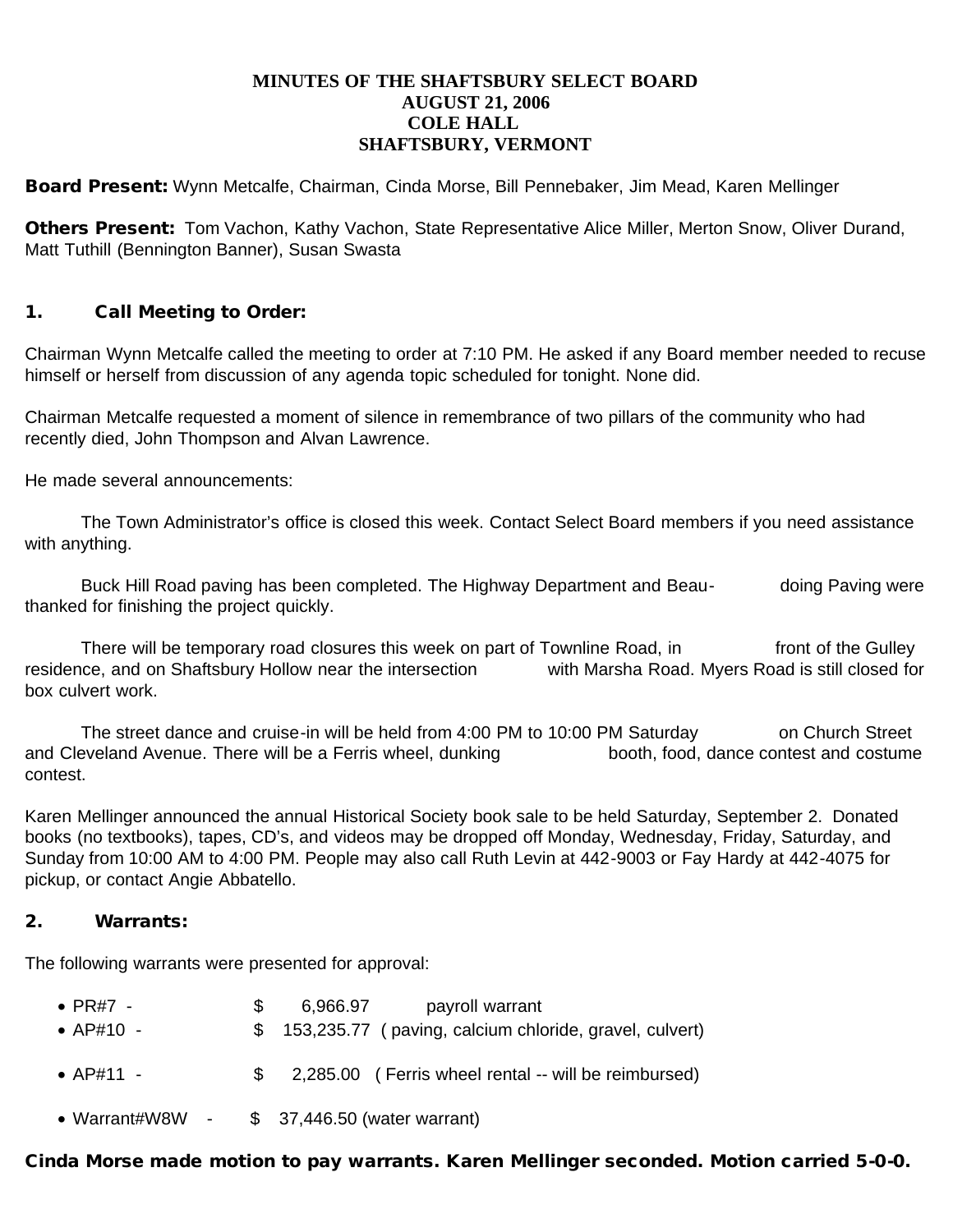#### 3. Minutes:

August 14, 2006 Minutes:

# Ms. Morse made motion to approve August 14, 2006 minutes. Ms. Mellinger seconded.

The following corrections to the August 14 minutes were requested:

*Page 1, Section 2 (Warrants), amount of W#8 warrant added:* W#8 - \$ 423.00 (postage paid by the Board)

*Page 4, Section 8 (Other Business), paragraph three, last sentence changed to:*

The town has not heard from the judge, but this is the suggestion of Bennington Highway Superintendent Pat Kinney.

# Motion to approve August 14 minutes as amended carried 5-0-0.

# 4. Public Comments:

Tom Vachon of Cold Spring Road stated that he is here to find out about the problem with the culvert. He wants to hear the bottom line concerning how the town will deal with his blocked drainage pipe. Jim Mead said that he had talked to Road Foreman Ron Daniels about it a week ago and had asked him to check it out. He is not sure if Mr. Daniels has done so.

Mr. Vachon stated that he had started digging a trench to find the pipe to see if he can clear it, but because it keeps raining he has been unable to find it. Mr. Mead stated that the problem is off the town right of way, and it is a tricky situation because if we say we caused it totally, do we then have to dig up the whole lawn. Mr. Vachon said that he just wants to get the pipe unplugged, sixty feet from the road.

Mr. Mead stated that the highway crew said they had run into a root in trying to clear the pipe and thought the blockage might be caused by a root. Mr. Vachon denied that the blockage was caused by a root, stating that the water had been running before the culvert was replaced at the request of his neighbors. The neighbors felt there was too much water coming onto their property, but Mr. Vachon believes it was the normal amount from spring rain. The culvert was reset because everyone got nervous about flooding.

Mr. Mead stated that Mr. Daniels had been busy with the paving last week, but that he knows the situation and needs to go and check it out. Mr. Vachon said that it wouldn't cost the town anything except for a digging machine. He stated that when the pipe was snaked they were hitting gravel. Kathy Vachon noted that they were not warned about the road work, and they had asked to be warned.

Chairman Metcalfe said that between now and Monday Mr. Daniels will go up there and then advise us, and we will call you. Ms. Vachon said that they had bought prime property and now has swampland, and would appreciate any help. Mr. Vachon asked that he be kept informed. Chairman Metcalfe said that he would let them know.

Merton Snow reported that the Sawmill Road work had come out well, and that except for the guard rails it is looking great. His daughter and son-in-law are happy with it.

# 5. Shaftsbury Community Center:

Mr. Snow, secretary of the Taconic Community Grange, came forward to make a presentation on the Grange Hall, located next to the Head Start school. He gave a history of the building and described the facility, presenting Ms. Mellinger with a key in case it rains Saturday for the block dance and the building is needed. Mr. Snow talked about the history of the Grange movement and its accomplishments.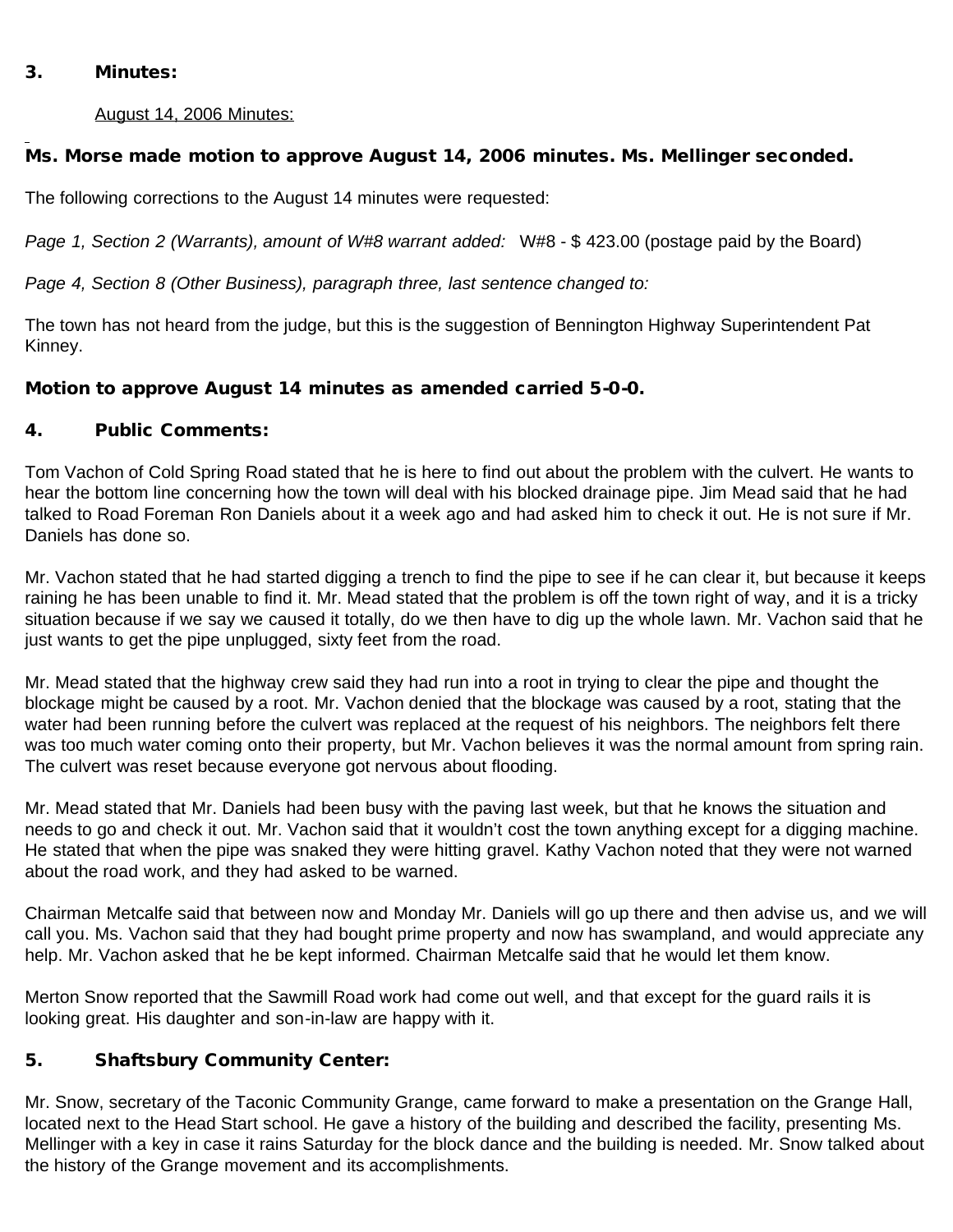He stated that there are now 42 local members. The building is used for a meeting once a month and for the occasional district meeting. It is available for rent, but many don't know about this. It will cost \$4000-\$5000 a year to keep the building going.

Mr. Snow said that he had talked to many people in town about making the Grange a community center, and no one had thought it was a bad idea. The building can seat 100 for a dinner, or 175 for a show. It could provide a needed community center for the town, and the location right near the center of town is especially good.

Ms. Morse asked Mr. Snow exactly what he is proposing, and he answered that he would like a marriage between the Grange and the community. Otherwise, down the road the Grange Hall might have to go on the market. Members would prefer that it be used for the community. He noted that the Grange is exempt from property tax, but it's still difficult to cover the funds needed to keep it open.

Ms. Mellinger stated that she had visited the building today and thinks it is a very neat space and a wonderful resource in the middle of town. She would hate to see it lost to the town. She thinks the first step is just to bring attention to it.

Chairman Metcalfe said that it would be helpful for the Board to meet with Mr. Snow and look at the facility in the next couple of weeks. Mr. Snow agreed. Chairman Metcalfe and Ms. Mellinger thanked him for the presentation.

# 6. Treasurer's Report:

Treasurer Henri Billow reported on the 2006-2007 tax rate referring to a handout giving the figures. The amount to be raised by taxes is \$1,025,232, which divided by the Grand List of \$2,313,650 gives the town tax rate of .4431 per hundred. This represents a 1% increase from last year. The amount of .0005 per hundred must be added to this to cover the taxes for the Grange Hall, so the total is .4436 per hundred. The Board was glad to hear this good news.

### Ms. Mellinger made motion to set the tax rate at .4431 per hundred. Bill Pennebaker seconded. Motion carried unanimously.

## 7. Landfill Closure Update:

Mr. Pennebaker reported that there has been a lot of progress. He passed around a photograph showing the geosynthetic liner being put on. Since this process is going very quickly, it's possible that bills may come in a little faster than anticipated. Ms. Billow stated that the \$180,000 grant from the state has come in, but we are still waiting for the \$39,700 grant. She will have the paperwork done for the line of credit soon.

Ms. Mellinger confirmed with Mr. Pennebaker that none of the sand had had to be screened. Mr. Mead asked if anyone from KAS had been at the landfill, and Mr. Pennebaker replied that he had not seen anyone, and had expected to see them today.

Mr. Pennebaker reported that he had seen one area of the landfill that needed attention and did not pass the "smell test." He had not run into John, but knows that John has been submitting weekly reports to Aaron Chrostowsky.

Chairman Metcalfe reported that he has received a figure of \$12 per cubic yard for topsoil from Pat Wellington, which is less than half what had been expected. He asked Mr. Pennebaker to call Mr. Wellington about this price. Chairman Metcalfe said that between the use of pond fill and the compost at this lower price there should be significant savings. Mr. Pennebaker said that he is working out details for delivery with Art Whitman. He reported that Buzz Surwilo had been here to see the progress and was quite pleased.

State Representative Alice Miller expressed concern about the \$39,700 grant, stating that the town was to have submitted an application. Mr. Chrostowsky had reported that changes in numbers had been required, and assured